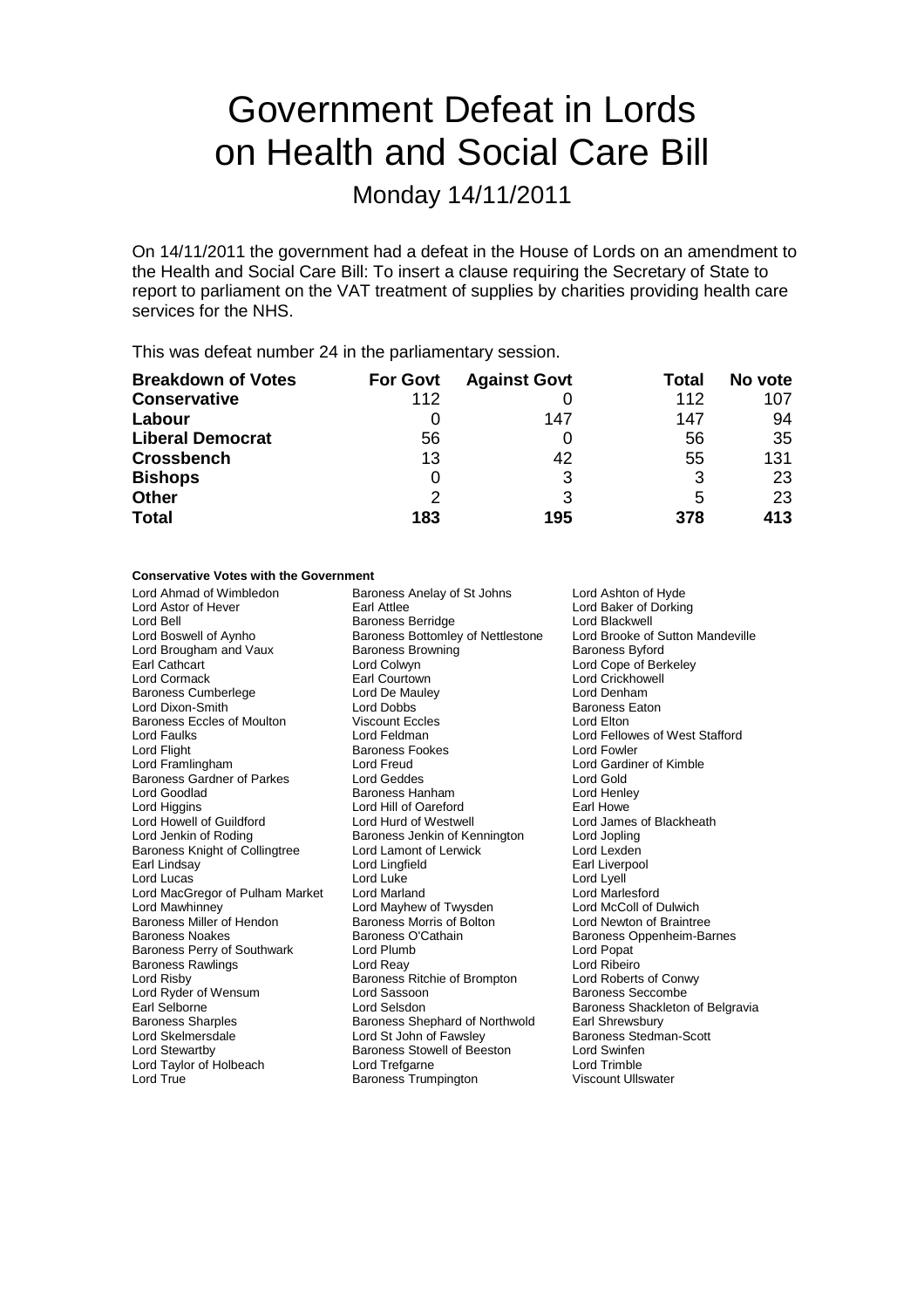Baroness Wheatcroft

## **Conservative Votes against the Government**

#### **Labour Votes with the Government**

**Labour Votes against the Government** Baroness Adams of Craigielea Lord Adonis Lord Ahmed Baroness Bakewell **Researt Constructs** Lord Bassam of Brighton<br>Baroness Billingham **Constructs** Lord Bilston Lord Brookman Lord Brooks of Tremorfa<br>
Lord Christopher Lord Clark of Windermere Lord Evans of Watford **Lord Evans of Temple Guiting**<br>
Lord Faulkner of Worcester **Baroness Ford** Baroness Gibson of Market Rasen Lord Giddens<br>Lord Gordon of Strathblane Baroness Goudie Viscount Hanworth Lord Harris of Haringey<br>
Lord Hart of Chilton Lord Haskel Lord Hughes of Woodside Baroness Hughes of Stretford<br>
Lord Hutton of Furness<br>
Lord Irvine of Laira Lord Judd<br>
Lord Judd<br>
Lord King of West Bromwich<br>
Baroness Kinnock of Holyhe Lord Kirkhill Lord Knight of Weymouth Lord Levy Baroness Morgan of Ely Lord Morgan Baroness Ramsay of Cartvale Lord Rea<br>Lord Richard **Baroness Rendell Cord Rosser** Baroness Thornton Lord Touhig<br>
Lord Tunnicliffe Lord Turnberg Lord West of Spithead<br>Baroness Wilkins Baroness Wilkins Lord Williams of Elvel Lord Wills

Baroness Andrews **Baroness Armstrong of Hill Top** Lord Bach<br>Baroness Bakewell **Bach Lord Bassam of Brighton** Lord Berkeley Baroness Billingham Lord Bilston Baroness Backstone<br>
Lord Brennan Lord Brennan Lord Brooke of Alvert Lord Borrie **Lord Brennan** Lord Brennan Lord Brooke of Alverthorpe<br>
Lord Brookman **Lord Brooks** of Tremorfa Lord Campbell-Savours Lord Christopher **Lord Clark of Windermere** Lord Clarke of Hampstead<br>
Lord Clinton-Davis **Lord Collins of Highbury** Baroness Crawley Lord Clinton-Davis **Lord Collins of Highbury Corporation** Baroness Crawley<br>
Lord Davies of Oldham Lord Davies of Coity Lord Davies of Sta Lord Davies of Coity<br>
Lord Dixon<br>
Baroness Donaghy Baroness Dean of Thornton-le-Fylde Lord Dixon Channess Dean Baroness I<br>Baroness Drake Lord Lord Dubs Dubs Lord Elder Baroness Drake **Lord Clubs** Lord Dubs Lord Elder Lord Elder<br>
Lord Evans of Watford Lord Evans of Temple Guiting Baroness Farrington of Ribbleton **Baroness Ford Community Community** Lord Foster of Bishop Auckland<br> **Baroness Gale** Community Lord Gavron Lord Foulkes of Cumnock **Baroness Gale** Exercise Conditional Cord Gavron<br>Baroness Gibson of Market Rasen Lord Giddens **Lord Glasman** Lord Grantchester Lord Grenfell Lord Grocott Lord Haskel **Example 2018** Baroness Hayter of Kentish Town<br>Baroness Henig Baroness Hilton of Eggardon Baroness Healy of Primrose Hill Baroness Henig Baroness Healy of Primrose Hilton of Eggardoness Hilton of Eggar<br>Lord Hollick Baroness Hollis of Heigham Lord Howarth of Newport Baroness Hollis of Heigham Lord Howarth Lord Howarth Cord Hoyle<br>Lord Howie of Troon Baroness Howells of St Davids Lord Howie of Troon Lord Hoyle<br>
Lord Hughes of Woodside Baroness Hughes of Stretford Lord Hunt of Kings Heath Lord Irvine of Lairg **Baroness Jay of Paddington**<br>
Lord Jones **Contains Lord Irvine Contains Lord Irrine of Paddington** Baroness Jones of Whitchurch Lord Jones Cord Jones Lord Jordan<br>
Lord Judd Lord Kennedy of Southwark Lord Kestenbaum Lord King of West Bromwich Baroness Kinnock of Holyhead Lord Kinnock<br>
Lord Kirkhill Cord Kinght of Weymouth Lord Levy Lord Liddle Lord Lipsey Lord Lipsey Baroness Lister of Burtersett<br>
Lord Lympne Lord Macdonald of Tradeston Lord MacKenzie of Culkein Lord Macdonald of Tradeston Lord Mackenzie of Framwellgate Baroness Massey of Darwen Lord Maxton<br>Lord McAvoy Baroness McDonagh Lord McFall Lord McAvoy Baroness McDonagh Lord McFall of Alcluith Baroness McIntosh of Hudnall Lord McKenzie of Luton Lord Monks<br>Baroness Morgan of Elv Lord Morgan Lord Morgan Lord Morris of Aberavon Lord Myners **Communist Communist Communist Communist Communist Communist Communist Communist Communist Communist Communist Communist Communist Communist Communist Communist Communist Communist Communist Communist Communist** Lord Patel of Blackburn Lord Peston<br>
Lord Plant of Highfield
Lord Prescott **Baroness Pitkeathley Lord Plant of Highfield Lord Prescott Corpus Lord Prescott Corpus Lord Radice**<br>Baroness Prosser **Baroness Quin** Lord Radice Baroness Prosser Baroness Quin Lord Radice Baroness Royall of Blaisdon **Lord Sawyer Lord Sawyer** Baroness Scotland of Asthal Lord Sewel (Viscount Simon Corporation Active Server)<br>
Lord Stevenson of Balmacara (Discount Simons of Vernham Dean Corporation of Blackburn Exaroness Symons of Vernham Dean Lord Taylor of I<br>Lord Touhig Lord Triesman Lord Tunnicliffe Lord Turnberg Communication and Camden<br>Baroness Wall of New Barnet Lord Warner Communication Baroness Warwick of Underc Lord Warner **Communist Communist Communist Communist Communist Communist Communist Communist Communist Communist Communist Communist Communist Communist Communist Communist Communist Communist Communist Communist Communist** 

#### **Liberal Democrat Votes with the Government**

Lord Bradshaw Baroness Brinton Lord Clement-Jones Lord German **Earl Glasgow**<br> **Earl Greaves**<br> **Early Baroness Hamwee** Lord Hussain Baroness Hussein-Ece<br>1994 Lord Jones of Cheltenham Baroness Hussein-Ece

Lord Addington **Lord Alderdice** Lord Avebury<br>
Baroness Barker **Baroness Beniamin**<br>
Baroness Barchess Borness Beniamin Lord Kirkwood of Kirkhope Baroness Kramer

Lord Gordon of Strathblane Baroness Goudie Baroness Gould of Potternewton Lord Rowlands Baroness Worthington **Lord Young of Norwood Green** 

Baroness Barker Baroness Benjamin Baroness Bonham-Carter of Yarnbury<br>
Lord Bradshaw Baroness Brinton Lord Clement-Jo Lord Dholakia **Baroness Doocey** Baroness Doocey<br>
Baroness Garden of Frognal<br>
Baroness Doocey **Baroness Coopey Active Coopey Act Act Coopey**<br>
Lord Goodhart Lord Greaves **Baroness Hamwee** Baroness Hamen Baroness Harris of Richmond<br>
Baroness Hussein-Ece Baroness Jolly